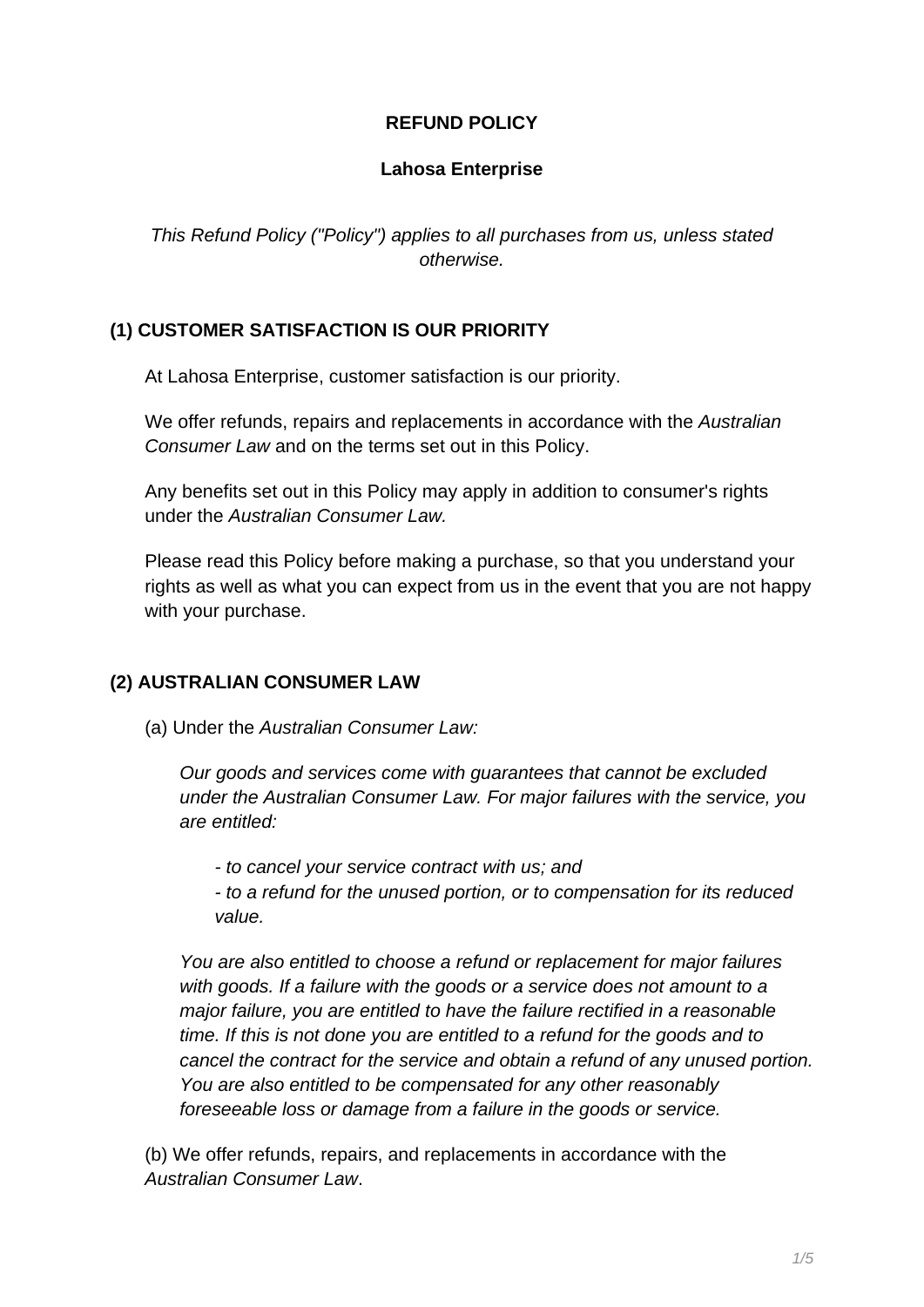(c) The Australian Consumer Law provides a set of Consumer Guarantees which protect consumers when they buy products and services.

(d) If the Australian Consumer Law applies, then we cannot avoid the Consumer Guarantees which it provides. If there is an inconsistency between this Policy and the Australian Consumer Law, the Australian Consumer Law will prevail.

(e) Further information about the Australian Consumer Law and these Consumer Guarantees is available from the website of the Australian Competition and Consumer Commission.

(f) If a product or service which you purchased from us has a major failure (as defined in the Australian Consumer Law) then you may be entitled to a replacement or refund. You may also be entitled to compensation for any reasonably foreseeable loss or damage resulting from that major failure.

(g) If a product or service which you purchased from us has a failure which does not amount to a major failure (as defined in the Australian Consumer Law) then you may still be entitled to have the goods repaired or replaced.

# **(3) CHANGE OF MIND**

(a) In the event that you receive the products or services which you purchased, as stated, but you simply change your mind, we may, at our discretion, offer you a refund or exchange provided that:

(I) You notify us within 7 days of receipt.

(II) In the case of products, you return the said product in its original packaging.

(III) In the case of products, the said product has not been opened.

(IV) In the case of products, the said product has not been used.

(V) In the case of products, the said product has not been damaged.

(VI) In the case of products, you return the said product with its original receipt.

(VII) In the case of services, the services have not already been performed.

(VIII) You present a government issued identification document at the time of return.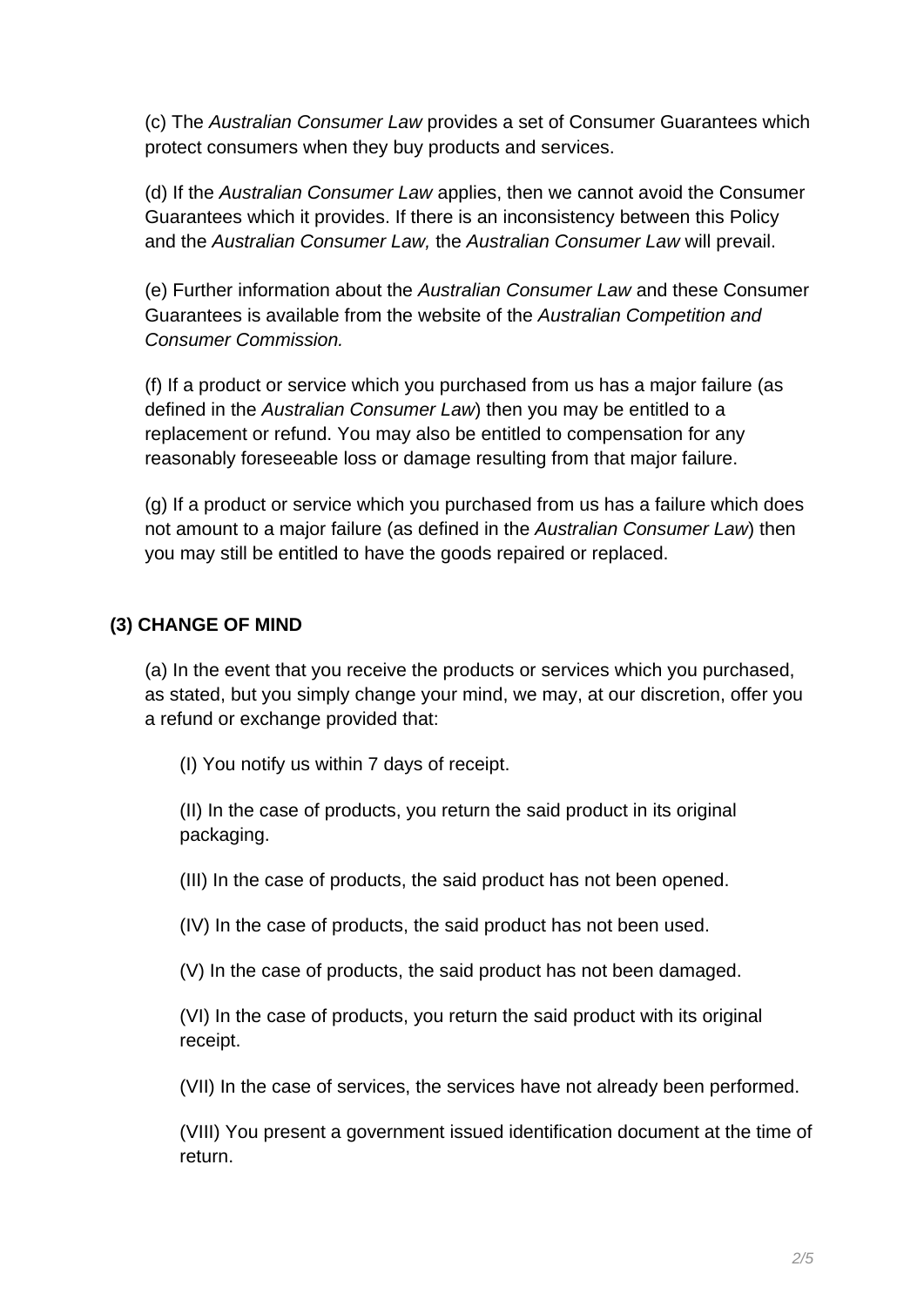### **(4) PRODUCTS DAMAGED DURING DELIVERY**

In the event that a product which you ordered is damaged during delivery:

(a) Please contact us as soon as possible.

(b) Any damaged product must be returned in the condition it was in when you received it, together with any packaging and other items which you received with the damaged product.

(c) We will organise to repair the damaged product or to collect it and replace it with an equivalent product, or to provide a refund, provided that you contact us within the following time from the date you received the product: 30 days

# **(5) EXCEPTIONS**

Notwithstanding the other provisions of this Policy, we may refuse to provide a repair, replacement or refund for a product or service you purchased if:

(a) You misused the said product in a way which caused the problem.

(b) You knew or were made aware of the problem(s) with the product or service before you purchased it.

(c) You asked for a service to be done in a certain manner, or you asked for alterations to a product, against our advice, or you were unclear about what you wanted.

(d) Any other exceptions apply under the Australian Consumer Law.

## **(6) SHIPPING COSTS FOR RETURNS**

(a) In the event that a product you purchased fails to meet one or more Consumer Guarantees under the Australian Consumer Law we will bear any costs of shipping the said product (the "Returned Product") back to us, as well as any costs of shipping any replacement product to you.

(b) If the Returned Product can easily be posted or returned, then you are responsible for organising for the Returned Product to be returned to us. If the Returned Product is eligible for a repair, replacement or refund under the terms of this Policy (including under the Australian Consumer Law) then we will reimburse you for the reasonable postage, shipping or transportation costs for the Returned Product.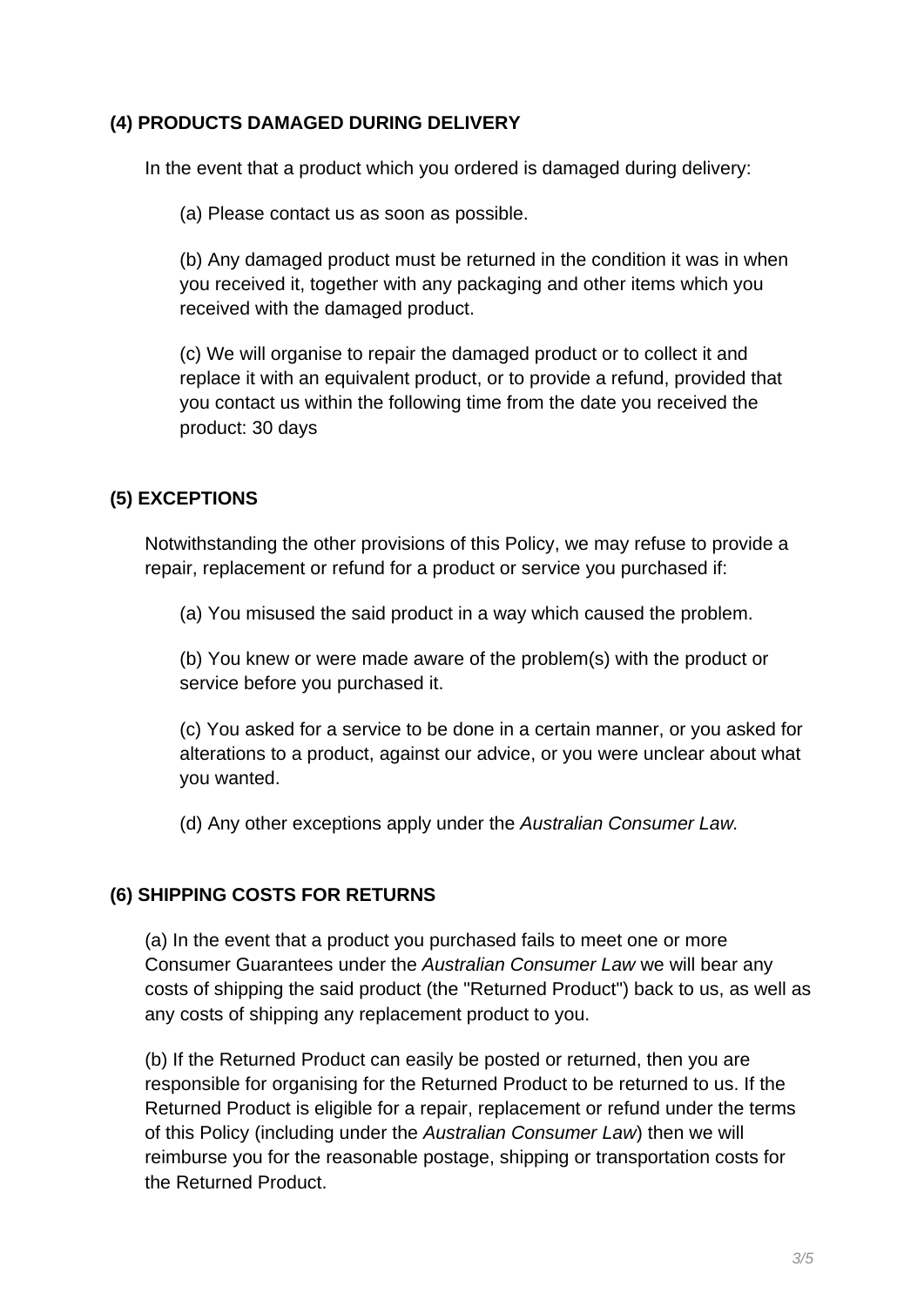(c) If the Returned Product is too large, too heavy, or otherwise too difficult to be removed and returned by you, and is believed to be eligible for a repair, replacement or refund under the terms of this Policy (including under the Australian Consumer Law), then we will organise for the postage, shipping, transportation or collection of the Returned Product, at our cost.

(d) In the event that we organise and pay for the inspection, postage, shipping, transportation or collection of a Returned Product, and it turns out not to be eligible for a repair, replacement or refund under the terms of this Policy (including under the Australian Consumer Law), then you will be required to pay the costs of any inspection, postage, shipping, transportation or collection of the Returned Product.

## **(7) ASSISTANCE FROM MANUFACTURERS**

(a) In some cases, manufacturers may provide assistance in relation to their products, and they may be able to resolve your issue more quickly.

(b) In some cases, manufacturers may provide warranties for their products, which go beyond the Consumer Guarantees under the Australian Consumer Law or any other rights which you may have under this Policy.

(c) You are not obliged to contact the manufacturer directly in order to seek a repair, replacement or refund. However, you may do so if you wish.

#### **(8) RESPONSE TIME**

We aim to process any requests for repairs, replacements or refunds within 30 days of having received them.

## **(9) HOW TO RETURN PRODUCTS**

(a) You may contact us to discuss a return using the details at the end of this Policy.

(b) We will pay any refunds in the same form as the original purchase or to the same account or credit card as was used to make the original purchase, unless otherwise determined in our sole discretion.

(c) You must provide proof of purchase in order to be eligible for a refund, repair or replacement.